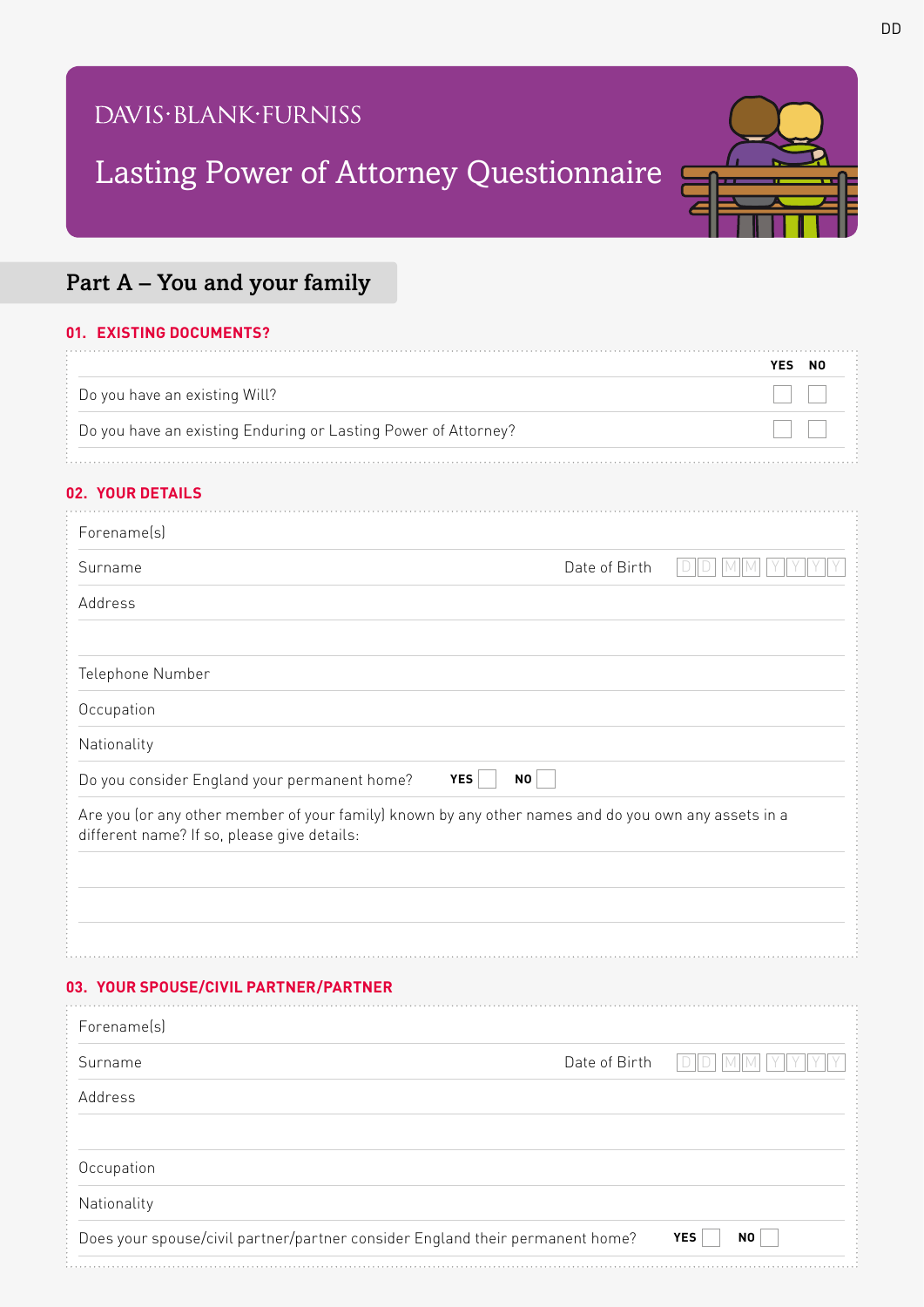#### **04. YOUR CHILDREN** . . . . . . . . . . . . . . . . . . . . . . . . . . . . . . .

| Forename(s)                                                                                      |               |                        |
|--------------------------------------------------------------------------------------------------|---------------|------------------------|
| Surname                                                                                          | Date of Birth | D<br>D                 |
| Address                                                                                          |               |                        |
|                                                                                                  |               |                        |
|                                                                                                  |               |                        |
| Forename(s)                                                                                      |               |                        |
| Surname                                                                                          | Date of Birth | $\Box$<br>M<br>D<br>IM |
| Address                                                                                          |               |                        |
|                                                                                                  |               |                        |
| Forename(s)                                                                                      |               |                        |
| Surname                                                                                          | Date of Birth |                        |
| Address                                                                                          |               |                        |
|                                                                                                  |               |                        |
|                                                                                                  |               |                        |
| 05. YOUR LASTING POWER OF ATTORNEY<br>Please provide details of the attorney you are appointing. |               |                        |
|                                                                                                  |               |                        |
| Name                                                                                             |               |                        |
| Date of Birth<br><b>MIM</b><br>D                                                                 |               |                        |
| Address                                                                                          |               |                        |
|                                                                                                  |               |                        |
| Do you wish to appoint more than one attorney?<br>NO<br>YES                                      |               |                        |
| If so, please provide the second Attorney's details:                                             |               |                        |
| Name                                                                                             |               |                        |
| Date of Birth<br>$\boxed{\phantom{1}}$<br>$\Box$<br>$M$ $M$<br>Y Y Y Y Y                         |               |                        |
| Address                                                                                          |               |                        |
|                                                                                                  |               |                        |
| Please name a replacement attorney if your chosen attorney cannot act:                           |               |                        |
| Name                                                                                             |               |                        |
| Date of Birth<br>$M$ $M$<br>$\Box$<br>$\Box$<br>YIYIY<br>II Y                                    |               |                        |
| Address                                                                                          |               |                        |
|                                                                                                  |               |                        |
|                                                                                                  |               |                        |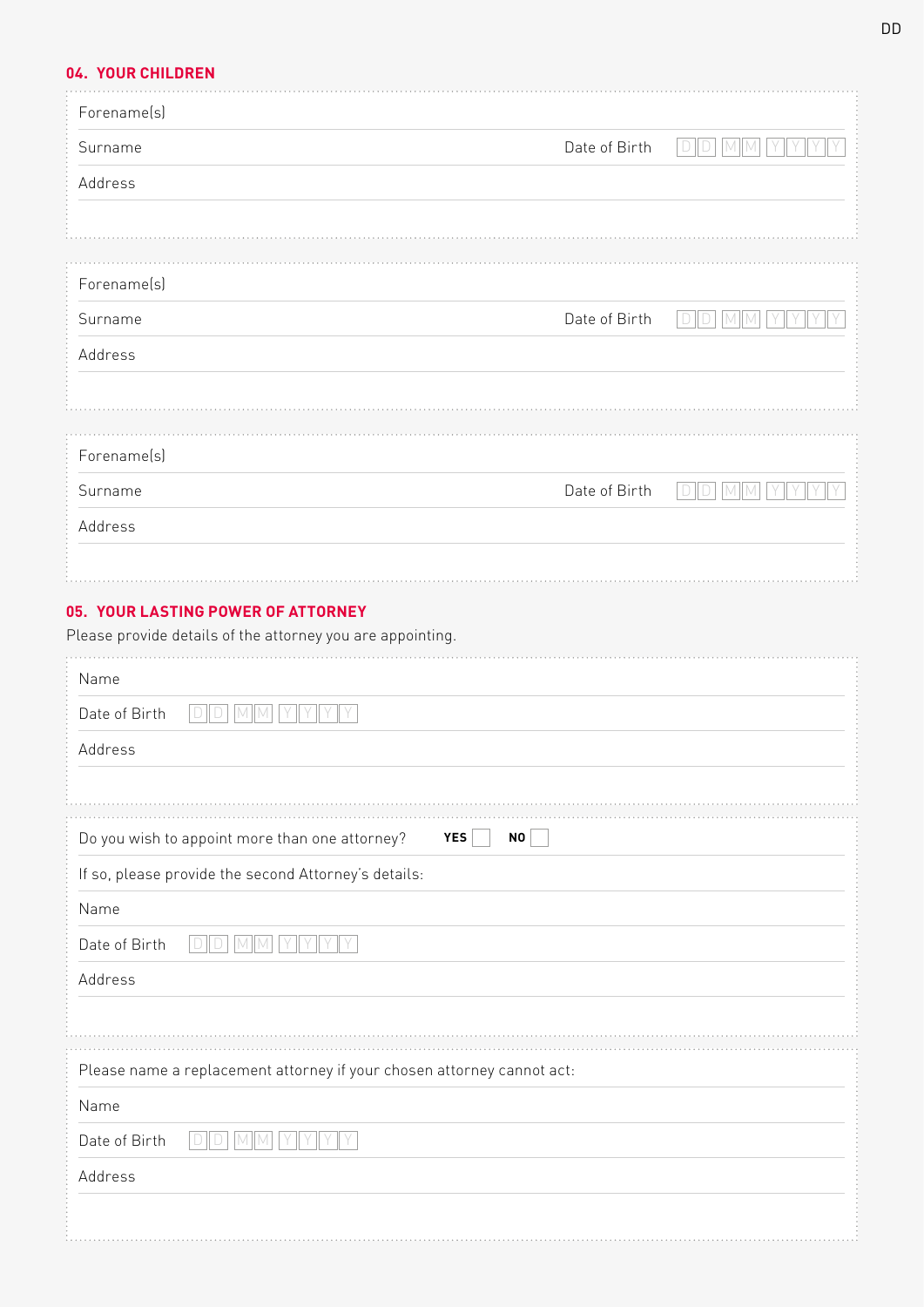#### **06. DO YOU WANT ANYONE TO BE NOTIFIED WHEN APPLICATION IS MADE TO REGISTER YOUR LPA?**

| Details of named persons - up to 5 people |  |
|-------------------------------------------|--|
| Name                                      |  |
| Address                                   |  |
|                                           |  |
| Name                                      |  |
| Address                                   |  |
|                                           |  |
| Name                                      |  |
| Address                                   |  |
|                                           |  |
| Name                                      |  |
| Address                                   |  |
|                                           |  |
| Name                                      |  |
| Address                                   |  |
|                                           |  |
|                                           |  |

### **07. ARE THERE ANY RESTRICTIONS/ CONDITIONS ON THE ATTORNEY/S YOU ARE APPOINTING? SET OUT BELOW:**

| 08. PLEASE SET OUT ANY GUIDANCE YOU WISH YOUR ATTORNEY/S TO FOLLOW. |
|---------------------------------------------------------------------|
|                                                                     |